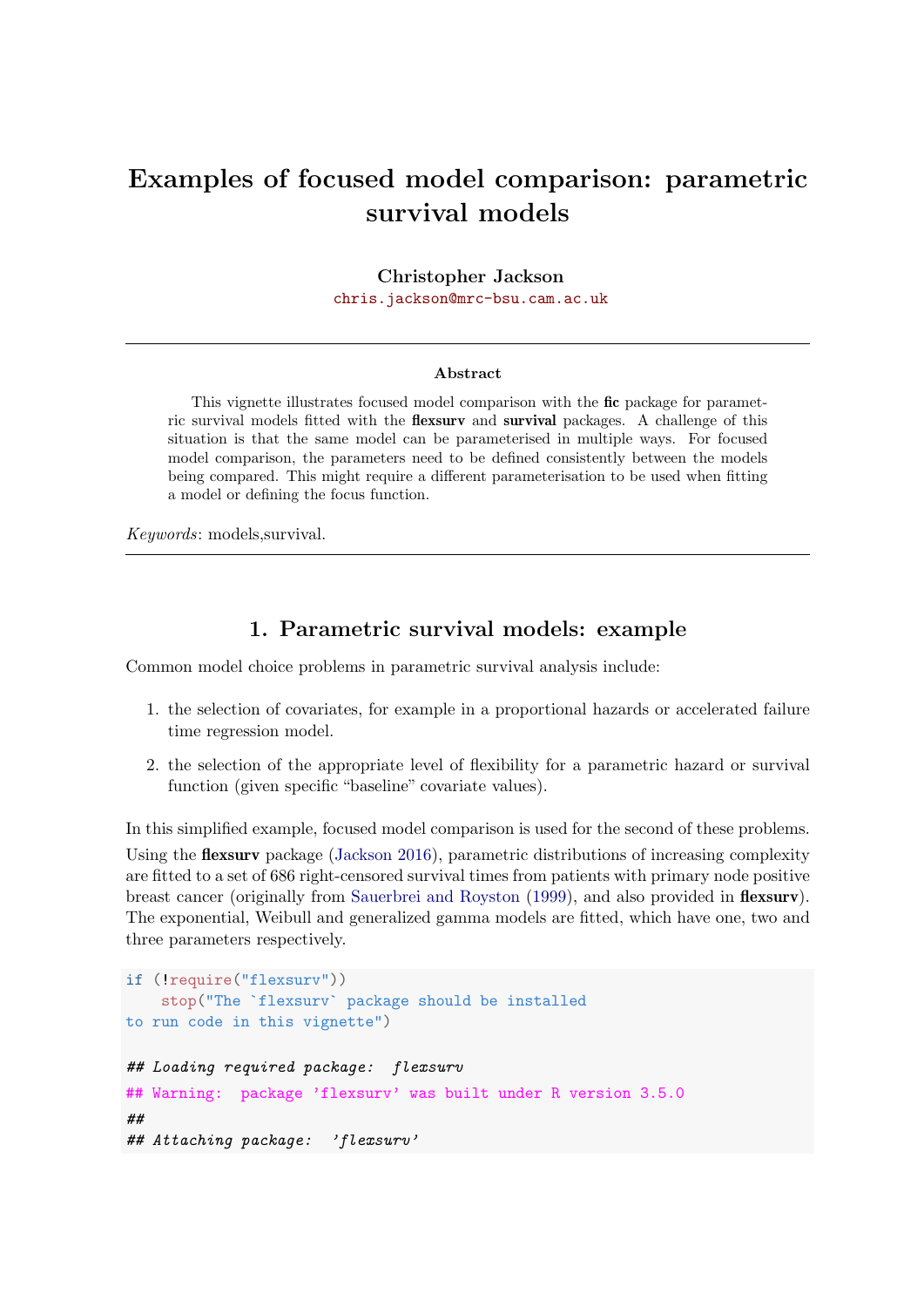```
## The following object is masked from 'package:msm':
##
## qgeneric
ex <- flexsurvreg(Surv(recyrs, censrec) ~ 1, data=bc, dist="exponential")
we <- flexsurvreg(Surv(recyrs, censrec) ~ 1, data=bc, dist="weibull")
gg <- flexsurvreg(Surv(recyrs, censrec) ~ 1, data=bc, dist="gengamma")
```
The following plot compares fitted survival curves from each model (coloured lines), with the Kaplan-Meier estimate, in black. The fitted survival curve from the generalised gamma model appears to match the Kaplan-Meier estimate most closely throughout the 7 years of follow up.

```
plot(gg, ci=FALSE, conf.int=FALSE, ylab="Survival", xlab="Years")
lines(we, col="blue", ci=FALSE)
lines(ex, col="green", ci=FALSE)
legend("topright", lty=c(1,1,1), lwd=c(2,2,2),
       col=c("green", "blue","red"),
       c("Exponential","Weibull","Generalized gamma"))
```
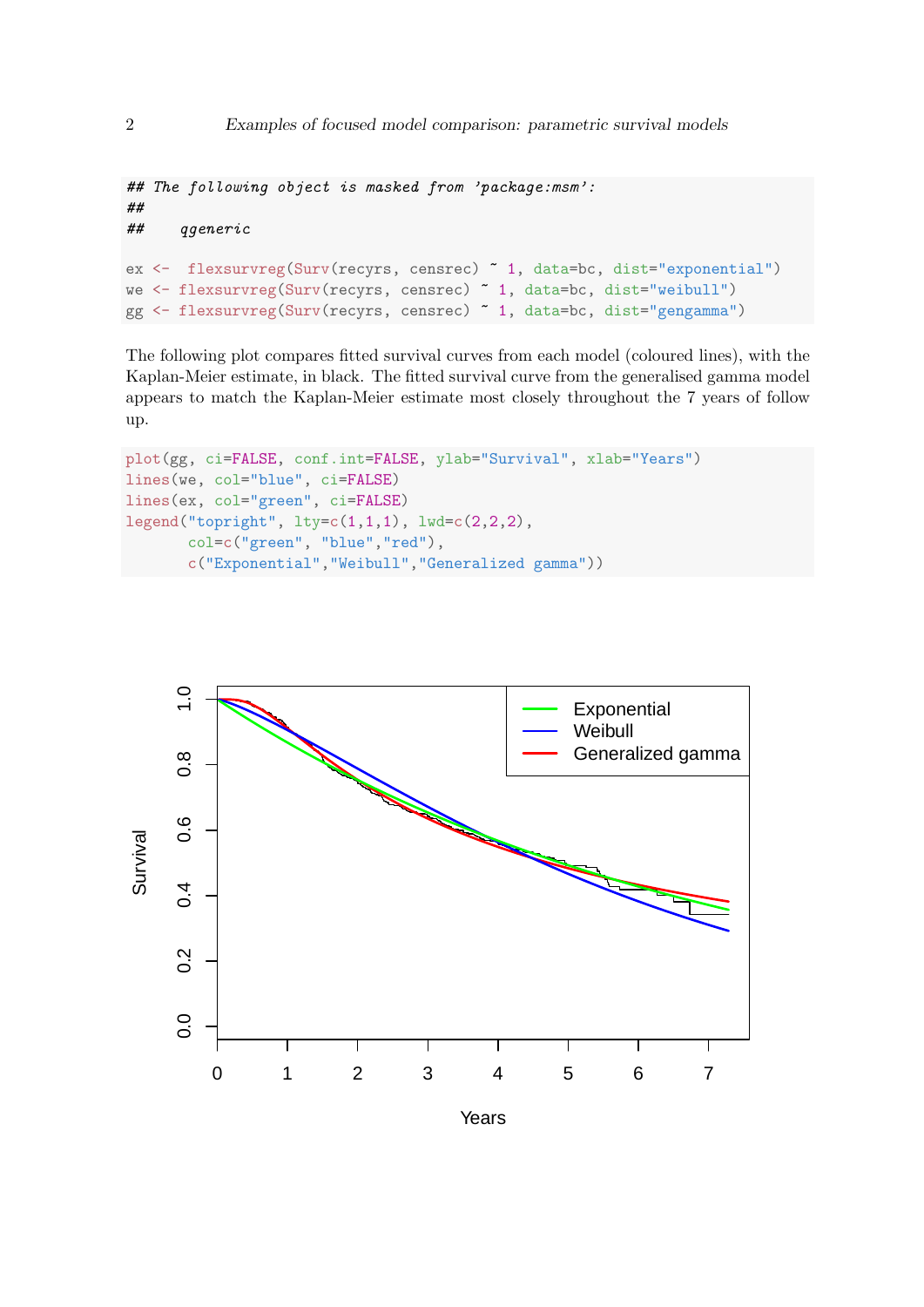Each model is a generalisation of the previous one, as described in the **flexsury** documentation. Therefore we can use focused model comparison, with the "wide" model taken to be the generalized gamma, and assess if using a simpler model leads to improvements in precision of the estimates that outweigh any bias.

### 2. Focused model comparison and its challenges in this example

Focused model comparison requires all models being compared to be nested within a single "wide" model. This means that we can produce each submodel by fixing some of the parameters of the wide model at special values. This can be demonstrated for this example by implementing the Weibull and exponential models as generalized gamma models with parameters  $\mu, \sigma, Q$  fixed to special values. This is done by supplying inits and fixedpars to flexsurvreg as follows.

• the exponential has  $\sigma = 1, Q = 1$  and its rate parameter is  $1/\exp(\mu)$ , and is fitted as

```
ex2 <- flexsurvreg(Surv(recyrs, censrec) ~ 1, data=bc, dist="gengamma",
                  inits=c(1,1,1), fixedparsec(2,3)
```
• the Weibull model has  $Q = 1$ , shape  $1/\sigma$  and scale  $\exp(\mu)$ , and is fitted as

```
we2 <- flexsurvreg(Surv(recyrs, censrec) ~ 1, data=bc, dist="gengamma",
                   inits=c(1,1,1), fixedparse=3)
```
We can check that the parameter estimates returned by  $ex2$  and we2 can be transformed easily to the estimates given by ex and we:

1 / exp(ex2\$res["mu","est"]) 1 / we2\$res["sigma","est"] exp(we2\$est["mu","est"])

We now use fic to compare how well the three models estimate a focus parameter, which is taken to be the expected survival over 8 years (the *restricted mean* survival). This is implemented using the function  $\text{rmst\_gengamma}$  from flexsurv, whose arguments are the parameters of the generalized gamma, the wide model in this example. When using fic for flexsurvreg models, the parameters par of the focus function should be on the log scale for parameters which are defined to be positive, in this example, for  $\sigma$ . Therefore, the focus is specified as a function of  $(\theta, \gamma) = (\mu, \log(\sigma), Q)$  instead of  $(\mu, \sigma, Q)$ .

```
focus <- function(par){
   rmst_gengamma(8, par[1], exp(par[2]), par[3])
}
```
The matrix indmati ndicates which of the three parameters  $\mu$ ,  $\sigma$ ,  $Q$  are included in each model.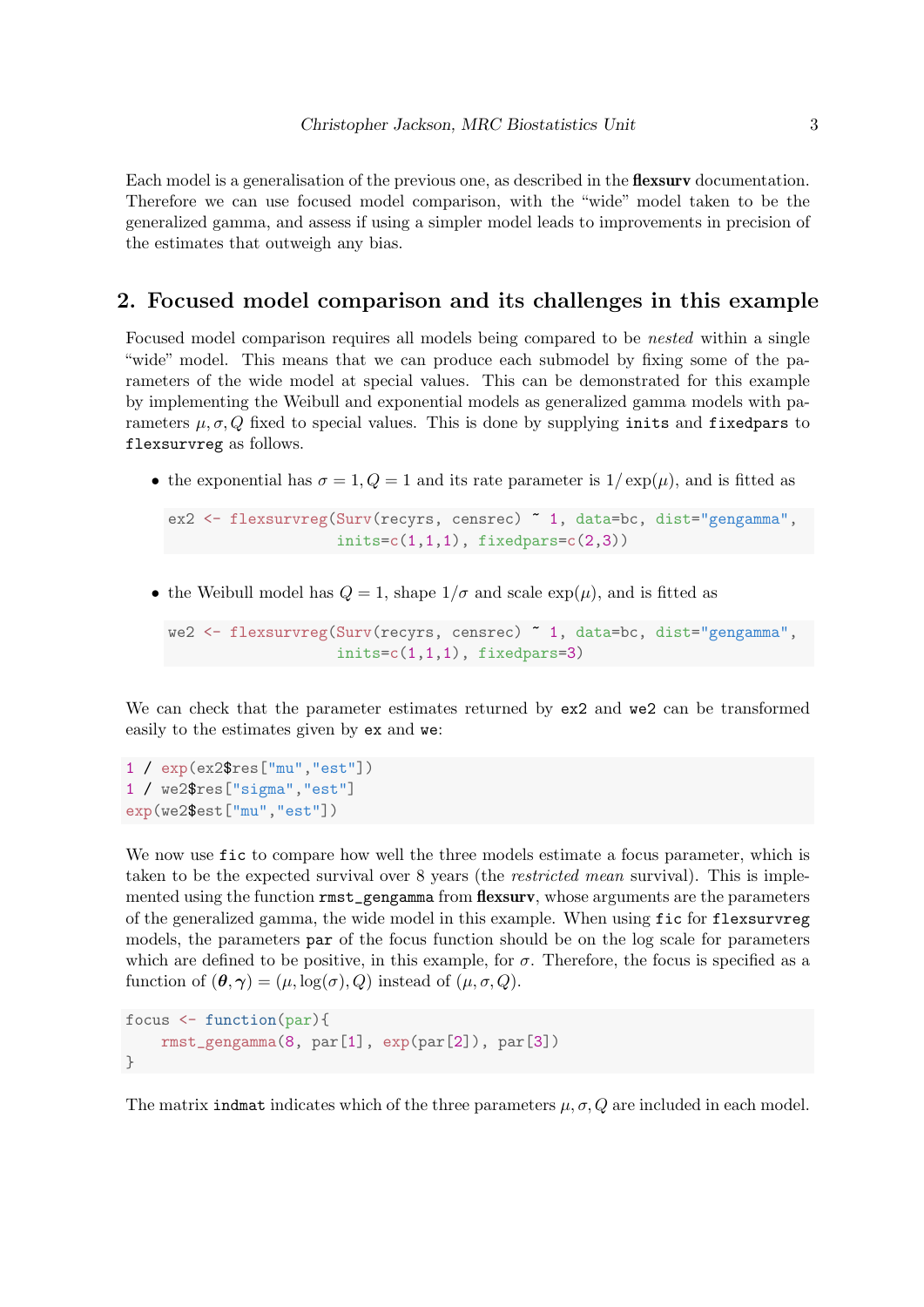```
indmat \leq rbind(exp = c(1,0,0),
               weib = c(1,1,0),
               ggamma = c(1,1,1))
```
Finally, in this example we also need to define the special values  $\gamma_0$  of the parameters  $\gamma = (\log(\sigma), Q)$  which define the "narrow" exponential model as a special case of the "wide" generalized gamma, as  $\gamma_0 = (0, 1)$ . Typically, e.g. in covariate selection problems,  $\gamma_0$  does not need to be defined, and would default to all 0.

gamma0 <-  $c(0,1)$ 

Focused model comparison can now be performed. The generalized gamma model gives the estimate of 8-year survival with the lowest mean square error.

```
library(fic)
fic(gg, inds=indmat, gamma0=gamma0, focus=focus, sub=list(ex2, we2, gg))
## vals mods rmse rmse.adj bias se FIC focus
## 1 A exp 0.439 0.439 -0.428 0.0985 125.51 4.79
## 2 A weib 0.261 0.261 -0.230 0.1230 44.57 4.71
## 3 A ggamma 0.128 0.128 0.000 0.1275 8.99 4.84
```
Note that if we had supplied  $\text{sub-list}(\text{ex}, \text{we}, \text{gg})$ , the wrong focus estimates would have been returned in the fic output for the exponential and Weibull models. This is because the models ex and we are not parameterised by  $\mu$  and  $\sigma$  as defined for the wide model, but by *transformations* of  $\mu$  and  $\sigma$ .

Alternatively we could have avoided fitting the exponential and Weibull models, and omitted the sub argument to fic. But it is usually sensible when comparing models to compare the models' estimates as well as their goodness-of-fit or adequacy. In this case, estimates of restricted mean survival over 8 years vary within about 0.2 years (4.7 to 4.9) between the three models.

We might expect a simpler model to give more precise estimates in situations with less data. In the following example, 50 uncensored survival times are simulated from a standard exponential distribution. A generalized gamma model is fitted to them, and treated as the "wide" model in a focused comparison of an exponential, Weibull and gamma.

```
set.seed(1)
y \leftarrow \text{resp}(50); cen \leftarrow \text{rep}(1,50)gge <- flexsurvreg(Surv(y, cen) ~ 1, dist="gengamma")
fic(gge, inds=indmat, gamma0=gamma0, focus=focus)
## vals mods rmse rmse.adj bias se FIC
## 1 A exp 0.123 0.123 0.0177 0.121 0.0157
## 2 A weib 0.122 0.122 0.0000 0.122 0.0146
## 3 A ggamma 0.122 0.122 0.0000 0.122 0.0152
```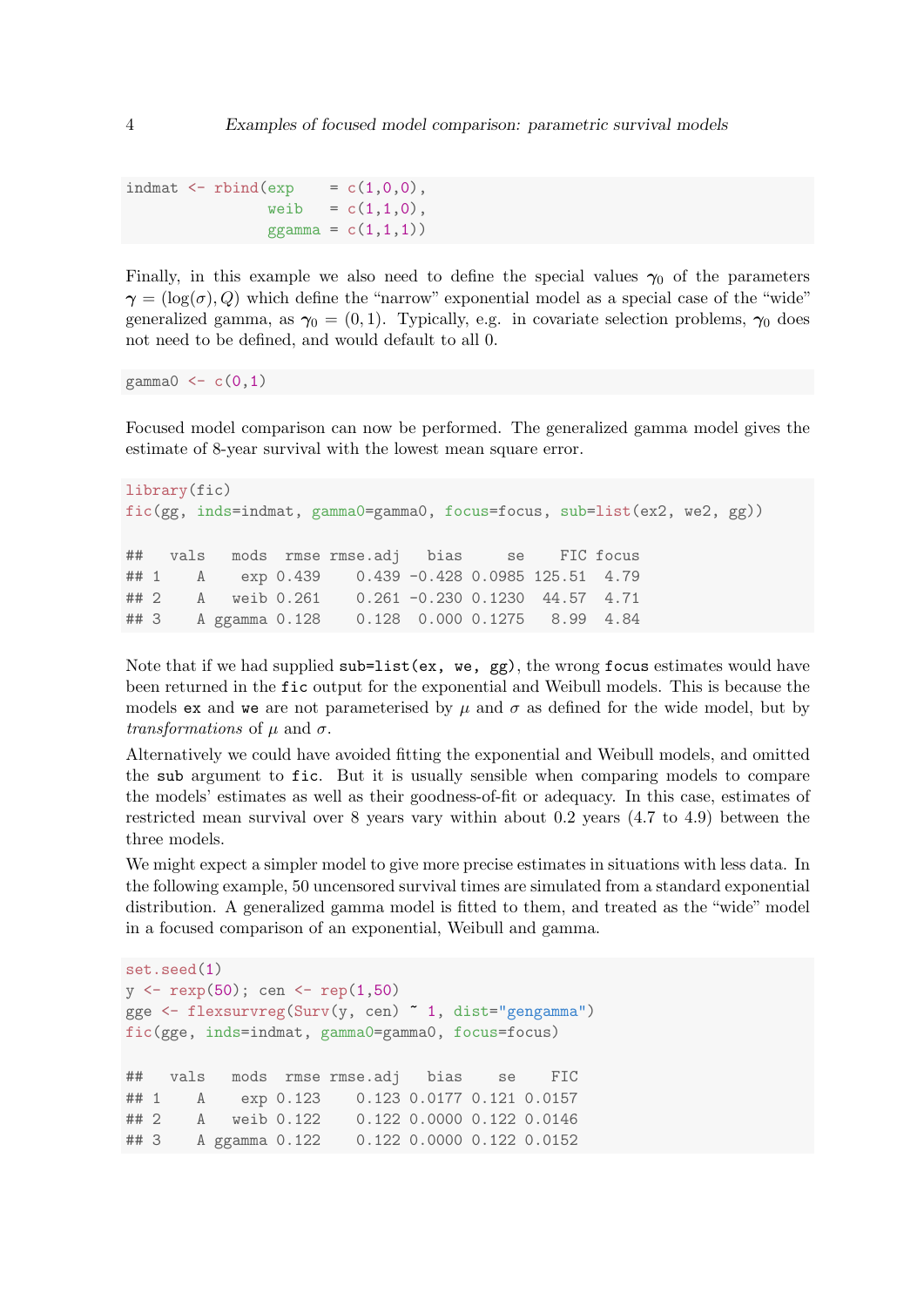In this case, the Weibull, rather than the generalized gamma, has the lowest FIC for the survival estimate, though the corresponding improvement in root MSE is too small to be seen with three decimal places. Note that the focused analysis assumes that the biggest model is true, so it will not necessarily select the true model in situations where one exists, like in this simulated example.

### 3. More complex parametric models

There is also a generalized F distribution implemented in **flexsury**, which generalizes these models further by including a fourth parameter P. However the focused method will not be able to include this model in the comparison, as the special value  $P = 0$ , which defines the generalized gamma as a special case of the generalized F, is on the boundary of the parameter space, violating the asymptotic theory required by the method.

Spline-based models [\(Royston and Parmar](#page-5-2) [2002\)](#page-5-2) are an alternative way of defining very flexible parametric survival models, and can be fitted using the flexsurvspline function. Focused model comparison may be possible for these models, however they would need to be set up carefully so that that smaller models are all nested within a single wide model, for example by choosing knot locations manually, and this has not been investigated.

See the main fic package vignette for focused comparison of standard Cox proportional hazards regression models.

#### 4. Focused comparison for survival models fitted with "survreg"

fic also has a built-in method for comparing parametric survival models fitted using the survreg function of the survival package [\(Therneau](#page-5-3) [2015\)](#page-5-3). The exponential and Weibull models above can also be compared in the same way, but this time using the Weibull as the "wide" model. The generalized gamma is not included in survreg.

```
if (!require("survival"))
   stop("The `survival` package should be installed
to run code in this vignette")
ex <- survreg(Surv(recyrs, censrec) ~ 1, data=bc, dist="exponential")
we <- survreg(Surv(recyrs, censrec) ~ 1, data=bc, dist="weibull")
indmat \leq rbind(exp = c(1,0),
               weib = c(1,1)
```
The focus function is again specified as the restricted mean survival over 8 years, using the rmst\_weibull function in the flexsurv package. An awkward reparametrisation is necessary to evaluate this **flexsurv**-based focus function at the parameters of the (survreg-based) models.

- The first parameter of the Weibull distribution in flexsurvreg equals  $1/\exp(\text{par}[2])$ where  $par[2]$  is the Log(scale) reported by survreg, as can be seen in summary(we).
- The second parameter of the Weibull distribution in flexsurvreg equals  $\exp(\text{par}[1]),$ the exponential of the (Intercept) parameter reported in the survreg summary output.